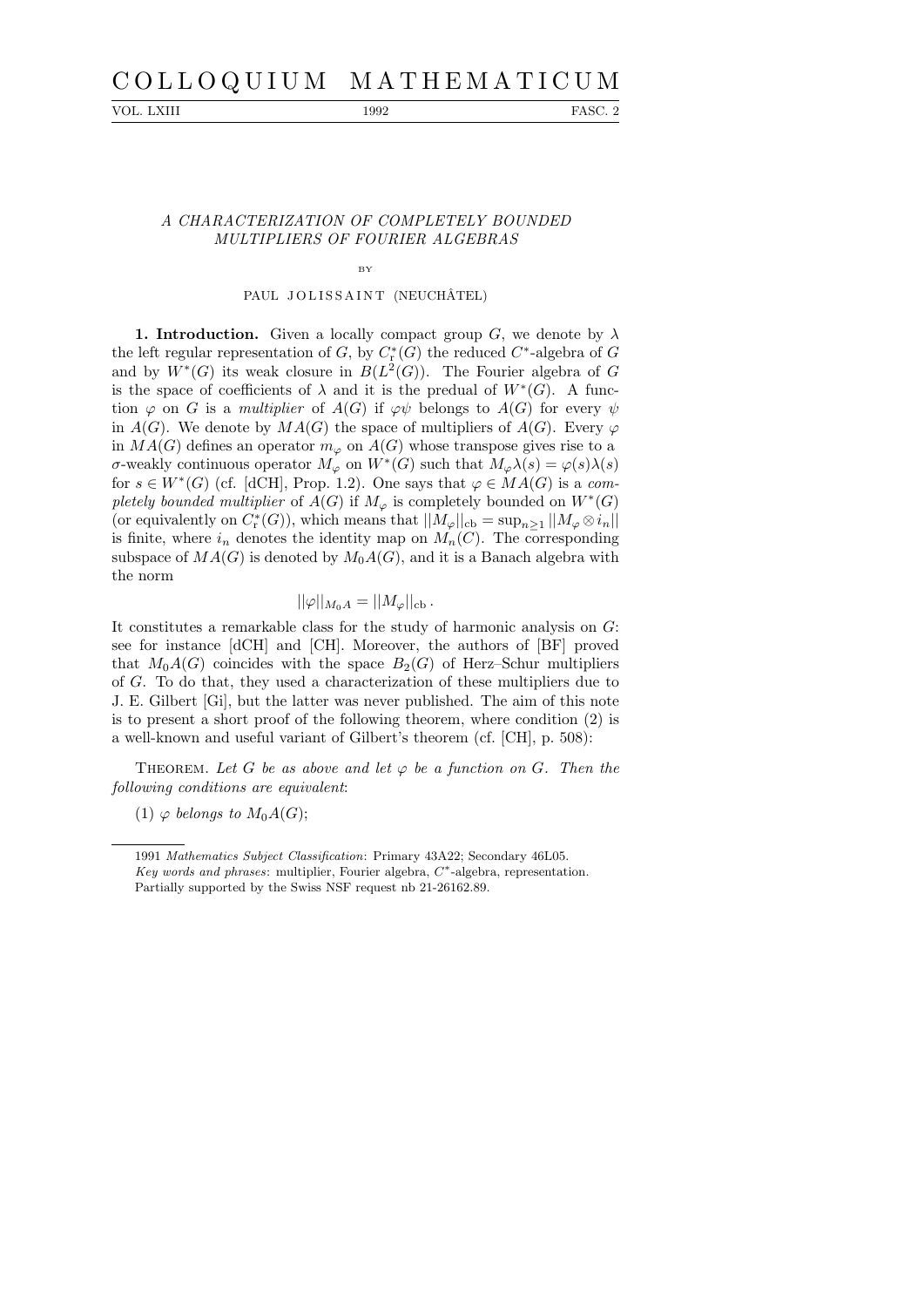(2) there exist a Hilbert space K and bounded continuous functions  $\xi$ ,  $\eta$ from G to K such that  $\varphi(t^{-1}s) = \langle \xi(s), \eta(t) \rangle$  for all s, t in G.

Moreover, if these conditions are satisfied, then  $||\varphi||_{M_0A} = \inf ||\xi||_{\infty} ||\eta||_{\infty}$ where the infimum is taken over all pairs as in condition  $(2)$ .

**2. Proof of the theorem.** The proof of  $(1) \Rightarrow (2)$  rests on a representation theorem for completely bounded maps on unital  $C^*$ -algebras ([Pau], Theorem 7.4): If  $\varphi$  is an element of  $M_0A(G)$ , then there exist a Hilbert space K, a nondegenerate \*-representation  $\pi: C^*(G) \to B(K)$  and two bounded operators  $v_1$ ,  $v_2$  from  $L^2(G)$  to K such that  $M_\varphi(a) = v_2^* \pi(a) v_1$  for a in  $C^*_r(G)$  and

$$
||\varphi||_{M_0A} = ||v_1|| \, ||v_2|| \, .
$$

By [DC<sup>\*</sup>], 13.3, the nondegenerate <sup>\*</sup>-representation  $\sigma = \pi \circ \lambda$  of  $L^1(G)$ is associated with a unique continuous unitary representation of  $G$ , still denoted by  $\sigma$ . Then we claim that we have, for every  $s \in G$ ,

(\*) 
$$
M_{\varphi}(\lambda(s)) = \varphi(s)\lambda(s) = v_2^*\sigma(s)v_1.
$$

In fact, if  $s \in G$  is fixed, let  $W_s$  be the set of compact neighbourhoods of s, ordered by reverse inclusion. For  $V \in W_s$ , choose a positive continuous function  $f_V$  supported in V such that  $\int f_V = 1$ . Then again by [DC<sup>\*</sup>], 13.3,  $\lambda(f_V)$  converges  $\sigma$ -strongly to  $\lambda(s)$  in  $W^*(G)$  and  $\sigma(f_V)$  converges σ-strongly to  $\sigma(s)$  in  $B(K)$ . As  $M_{\varphi}(\lambda(f_V)) = v_2^* \sigma(f_V) v_1$  for every V, we get (\*) by  $\sigma$ -weak continuity of  $M_{\varphi}$ .

Finally, take some unit vector  $\xi_0 \in L^2(G)$  and set

 $\xi(s) = \sigma(s)v_1\lambda(s^{-1})\xi_0$  and  $\eta(s) = \sigma(s)v_2\lambda(s^{-1})$ for  $s \in G$ .

Then  $\xi$  and  $\eta$  are bounded and continuous, and we have, for s, t in G,

$$
\langle \xi(s), \eta(t) \rangle = \langle v_2^* \sigma(t^{-1}s) v_1 \lambda(s^{-1}) \xi_0, \lambda(t^{-1}) \xi_0 \rangle
$$
  
=  $\varphi(t^{-1}s) \langle \lambda(t^{-1}s) \lambda(s^{-1}) \xi_0, \lambda(t^{-1}) \xi_0 \rangle = \varphi(t^{-1}s).$ 

Moreover,  $||\xi||_{\infty}||\eta||_{\infty} \leq ||v_1|| \, ||v_2|| = ||\varphi||_{M_0A}$ .

The proof of  $(2) \Rightarrow (1)$  is straightforward, so we only sketch it: If  $\varphi$ satisfies condition (2), by Theorem 1.6 of [dCH], it is enough to check that  $\varphi$  belongs to  $MA(G)$ . If  $\psi = \langle \lambda(\cdot)f, g \rangle$  is in  $A(G)$  (with f, g in  $L^2(G)$ , and if  $||\psi||_A = ||f|| ||g||$ , then choose an orthonormal basis  $(\varepsilon_i)$ of K and set  $\xi_i(s) = \langle \xi(s^{-1}), \varepsilon_i \rangle f(s)$  and  $\eta_i(s) = \langle \eta(s^{-1}), \varepsilon_i \rangle g(s)$ . Then  $\varphi\psi(s) = \sum_{i} \langle \lambda(s)\xi_i, \eta_i \rangle$  and it is easy to see that

$$
||\varphi\psi||_A\leq ||\xi||_{\infty}||\eta||_{\infty}||\psi||_A.
$$